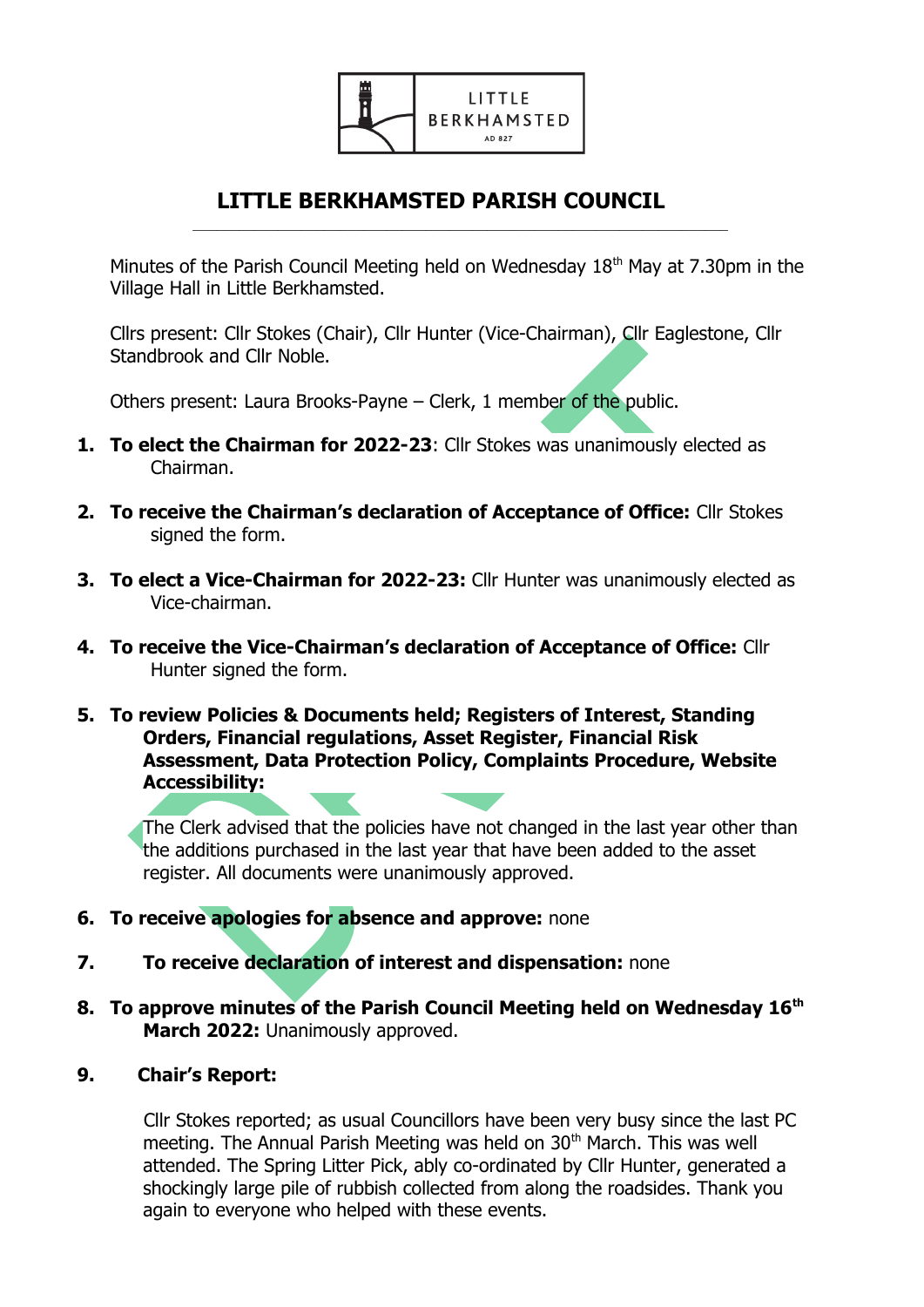I am pleased to report that agreements were reached with both Apple Day Care and the Cricket Club regarding the terms of the contracts for hire of the village facilities. Now that there is no Recreation Committee the income that is generated from hirers is essential in enabling us to maintain and improve the Parish Council owned properties.

A great deal of work has gone into securing grant money that has been made available through The Welcome Back fund, East Herts Council Jubilee fund and Hertfordshire County Council. On the field we now have two new oak trees, planted as part of the Queen's Green Canopy Project, and the forge at Essendon are currently making our village beacon. These will become a legacy for the village commemorating the Queen's Platinum Jubilee. Thank you to both councillors and locals who have been involved in both these projects, particularly, Simon Cookson, Rochfords Nursery, Jeff Lucas, Paul Curson, Leiselle Bristow, Simon Hedley, Mill Green Forge, Pat Taylor Garden services, and Peters Brothers Ltd many of whom gave their time and services free of charge. Their support is much appreciated.

Standing orders suspended to allow members of the public to speak if they wish

# **10. To receive questions and comments from the public:**

A resident asked if the PC had heard from the landowner towards Epping Green who has previously applied for housing on the land. It was noted that no further correspondence had been received.

Standing Orders reinstated from here

### **11. To discuss arrangements for the celebrations to commemorate the Queen's Platinum Jubilee:**

Cllr Stokes reported that there is a meeting being held tomorrow evening to discuss final arrangements. Cllr Stokes informed the PC that a World Champion Irish dancer may perform at one of the events and further discussion is required.

# **12. To discuss arrangements for Cllr Haysey's Ward Walk:**

Cllr Haysey and colleagues will be coming to the Parish to do a 'walk about'. Cllrs discussed areas that would be helpful for discussion, including the refurbished pavilion, traffic speeding and the drainage issues in Robins Nest Hill. Cllr Stokes will liaise further with Cllr Haysey.

# **13. HIGHWAYS**

It was noted that the road sign adjacent to the playground needs removing or reinstating. Cllr Standbrook will follow this up.

### 13.1 **To report on drainage issues on Robins Nest Hill:**

Cllr Stokes contacted Ringway and is awaiting a response. Cllr Standbrook suggested contacting the Environment Agency regarding the issue and will follow this up.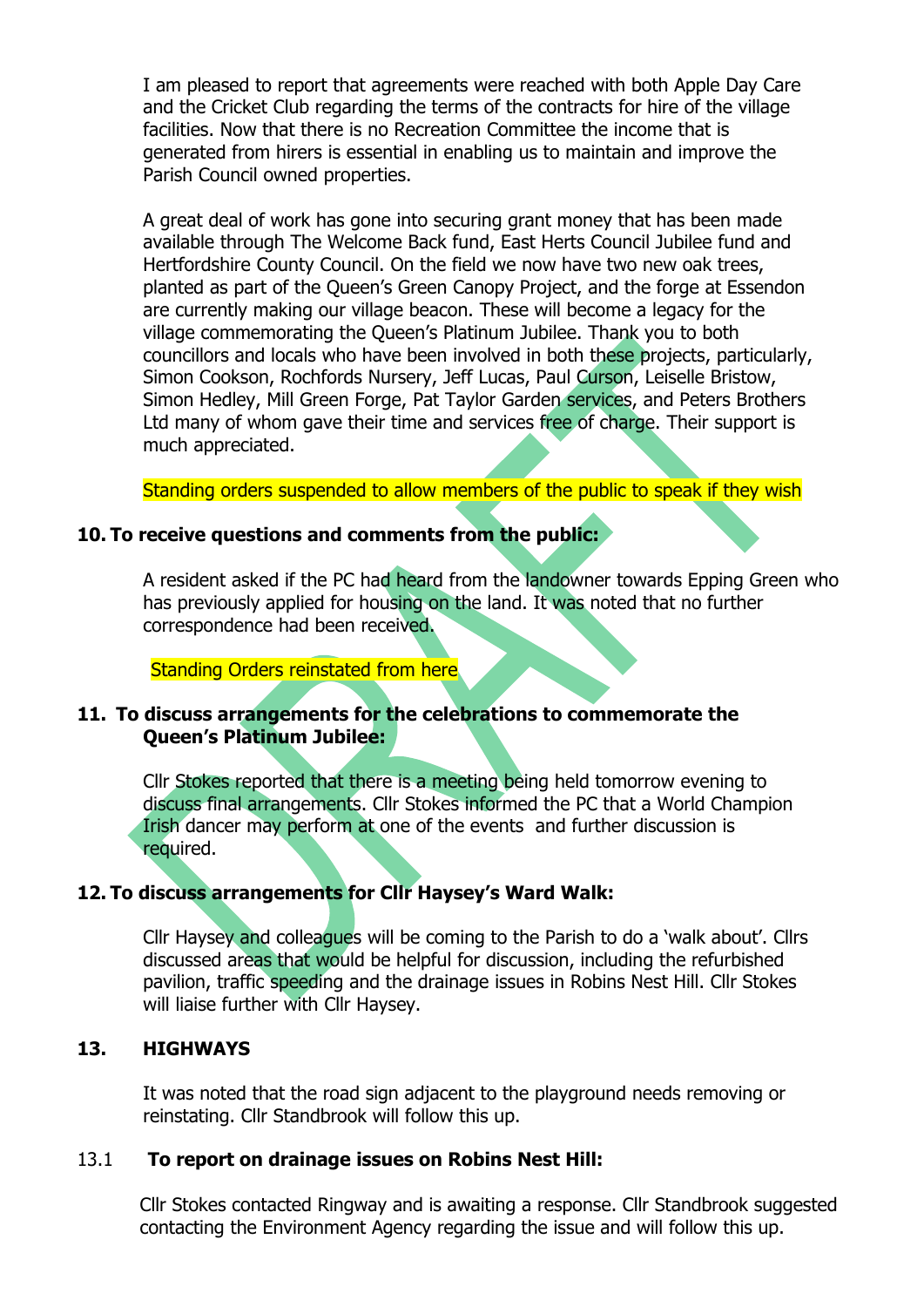# 13.2 **To report on 20s Plenty Campaign for Hertfordshire and 30mph compliance within the village:**

 Cllr Stokes had attended a recent meeting with the Executive Member responsible for Highways. She reported that it was very clear that Herts County Council are not changing their policy and are only putting in zones of 20mph in selected areas. It was suggested that compliance to stay at 30mph needs to be attained before a 20mph speed limit is likely to be implemented. It was noted that there is no data available currently for volume of speed and traffic through the village. There are two SIDs in the village, that collect data of this nature but this is not generally considered reliable by Highways. However, the senior Highways officer has said that it would be helpful in this instance and suggested that the PC contact Cllr Crofton to see if he would use some of his locality budget to download the data from the village SIDs to help us move forward. Cllr Stokes will follow up on this.

Cllr Eaglestone reported that private companies can be used to collect this data, but we would need to check that Highways would accept it as valid.

It may also be possible to access the funds for data collection through the PCC DriveSafe Fund.

## **14. PLANNING**

# 14.1 **To receive & discuss the latest Planning Report circulated by the clerk:**

The Clerk had circulated the latest report prior to the meeting. Cllrs briefly went through the applications. Cllrs agreed to send a comment of 'No Objection' for Dene Orchard 3/22/0867/HH.

### **15. OPEN SPACES**

## 15.1 **To report on playground issues:**

Cllr Standbrook advised that the worn-out surface in front of the goal post will likely be advised as such in the imminent playground inspection. This will be monitored.

### 15.2 **To discuss the replacement of 3 noticeboards:**

Cllr Stokes advised that the new boards required in Epping Green, Howe Green and the centre of the village have not been ordered and therefore will not be purchased under the Welcome Back Fund. Cllrs discussed and agreed that the Epping Green noticeboard is currently in a very poor state of repair. Cllr Eaglestone will contact a resident to ask if the residents association in Epping Green will contribute to the cost. Cllrs unanimously agreed to purchase three noticeboards at a cost of £1200 split equally between the PC and the 'recreation committee' ringfenced fund.

## 15.3 **To arrange the assembly and installation of the table tennis table, flag pole, benches and cycle rack:**

 Cllr Eaglestone and Standbrook will put the flagpole up and position the two remaining benches. The table tennis table and cycle rack will be put together in due course. Cllrs discussed dates for Jubilee events and organised dates for erecting the beacon and gazebos prior to the event.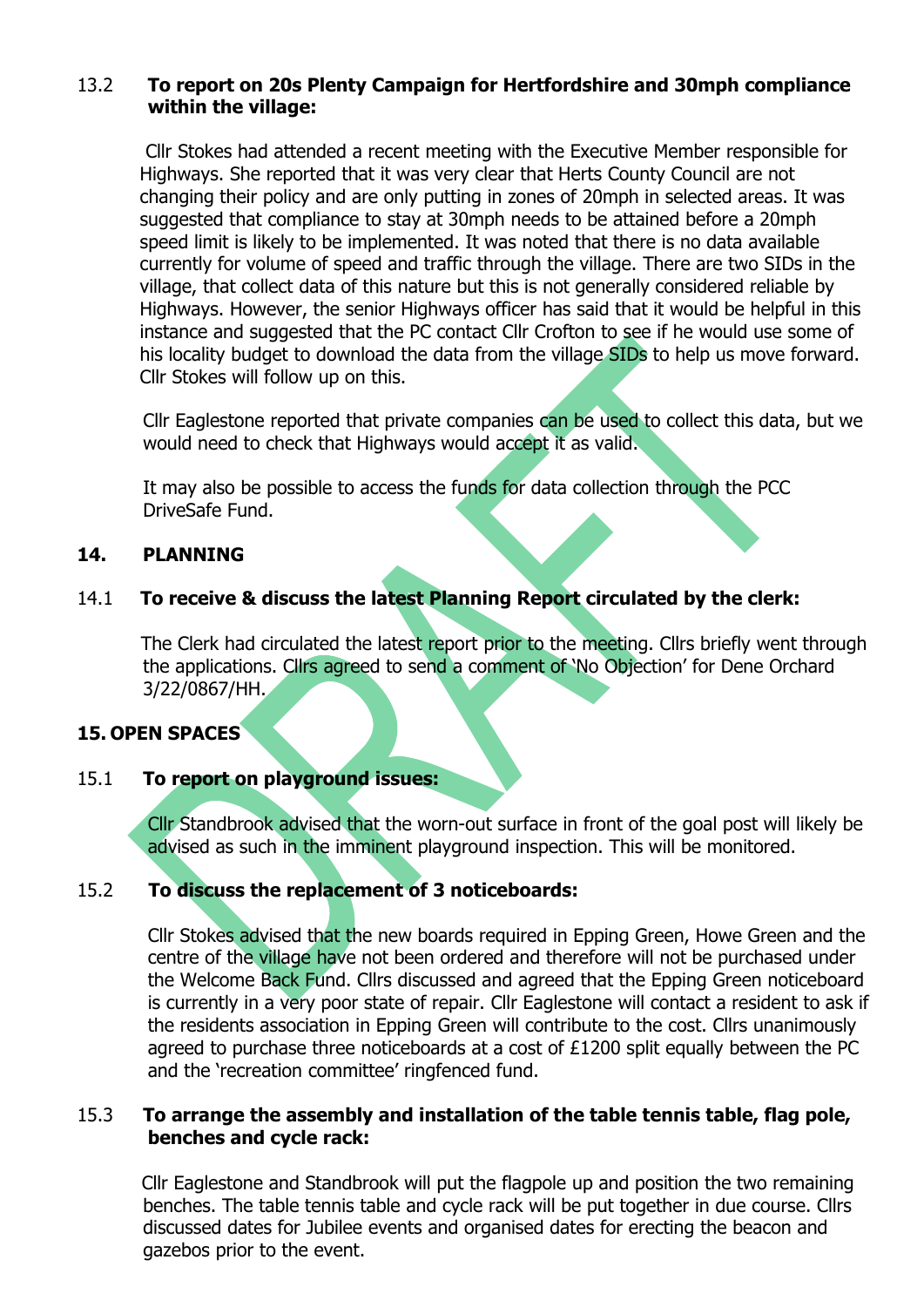### **16. PREMISES MANAGEMENT**

# **VILLAGE HALL**

## 16.1 **To report on the Village Hall:**

 Cllr Standbrook reported that maintenance work currently outstanding, that will be completed by Simon includes; repairs to decking behind the hall, kitchen tap needs to be fixed, repairs to guttering, fire escape door repairs, bench by the playground needs re-setting, new litter bin needs putting in situ, village signs to be cleaned.

## **Cricket & Community Pavilion (C&C Pavilion)**

# 16.2 **To receive the latest report & information on the Cricket & Community Pavilion:**

Cllr Hunter reported that the cleaners have started again for the season. Cllr Standbrook noted that repairs to the gas struts on the shutters on the pavilion are needed and gutters need to be cleared.

## 16.3 **To update on pavilion bar refurbishment:**

 Cllr Standbrook had circulated final cost information prior to the meeting. The bar refurbishment is now complete.

## 16.4 **To report on the repair of the pavilion clock:**

Cllr Morris was not present at the meeting.

### **17. FINANCE**

#### 17.1 **To approve the financial statement and payment of accounts:**  The Clerk had circulated the accounts prior to the meeting. These were unanimously approved.

# 17.2 **To approve the Internal Audit & External Audits figures and sign AGAR forms:** The Clerk explained that she had recently worked with the Internal Auditor and as such the annual internal audit is now complete with no issues. The External Audit online forms have been completed by the Clerk and the AGAR duly completed and signed by the Chair.

# 17.3 **To update on the Queens Platinum Jubilee Grant from East Herts Council:**

Cllr Stokes advised that we have received £300. This will cover the cost of the oak post for the Beacon Brazier and the plaque.

## 17.4 **To receive update on cost of new salt bins**:

Cllr Morris was not present. Item will be discussed at the next meeting.

# 17.5 **To approve purchase of 3 noticeboards from Recreation Committee funds:**  Discussed in item 13.2

### **18. To co-opt a new councillor:**